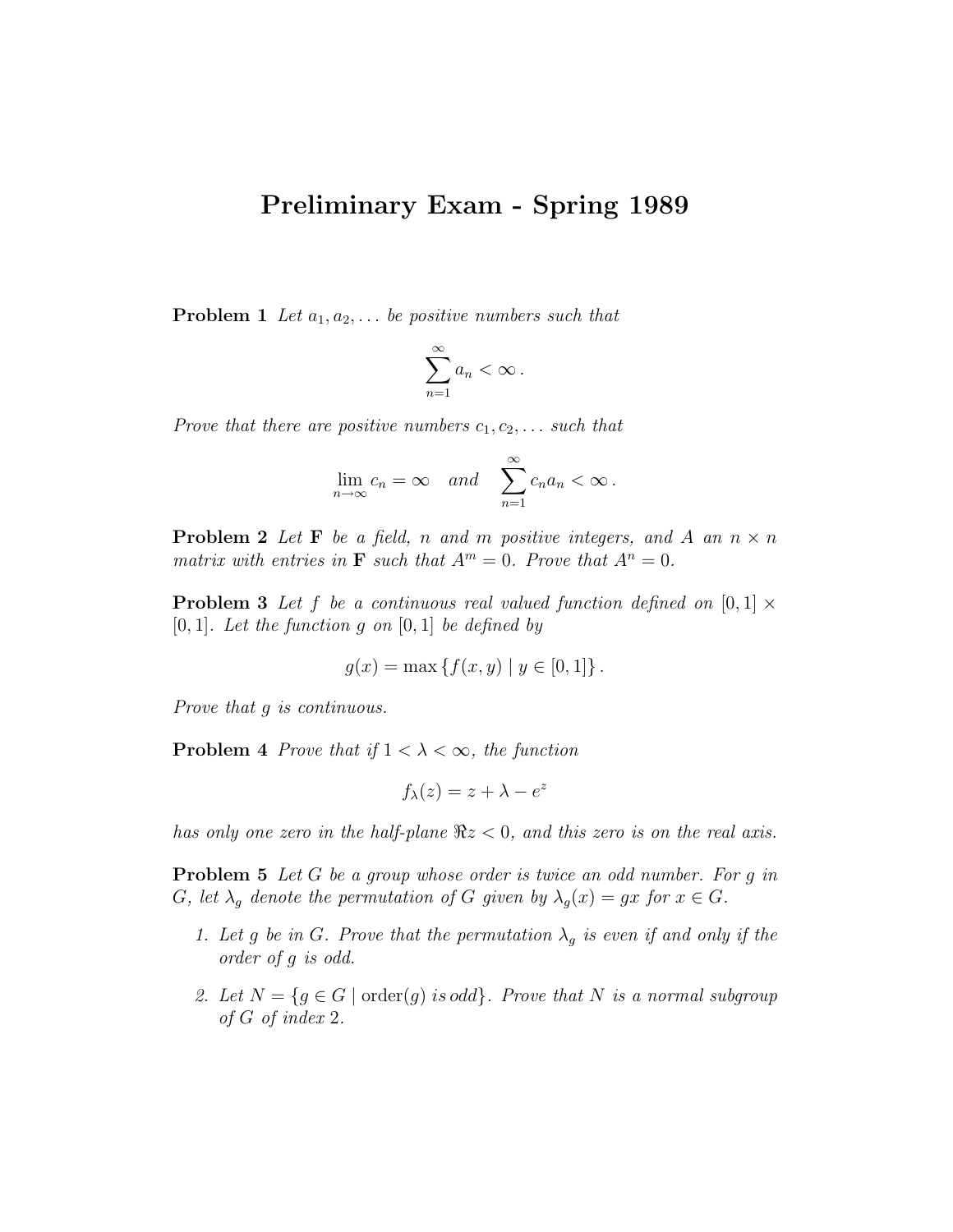**Problem 6** Let S be the subspace of  $M_{n \times n}$  (the vector space of all real  $n \times n$ matrices) generated by all matrices of the form  $AB - BA$  with A and B in  $M_{n \times n}$ . Prove that  $\dim(S) = n^2 - 1$ .

Problem 7 Let

$$
A = \begin{pmatrix} 0 & 0 & 0 & 0 \\ 1 & 0 & 0 & 0 \\ 0 & 1 & 0 & 0 \\ 0 & 0 & 1 & 0 \end{pmatrix}, \qquad B = \begin{pmatrix} 0 & 1 & 0 & 0 \\ 0 & 0 & 1 & 0 \\ 0 & 0 & 0 & 1 \\ 0 & 0 & 0 & 0 \end{pmatrix}
$$

Find the general solution of the matrix differential equation  $\frac{dX}{dt}$  $\frac{dX}{dt} = AXB$  for the unknown  $4 \times 4$  matrix function  $X(t)$ .

Problem 8 Let f be an analytic function mapping the open unit disc, D, into itself. Assume that there are two points a and b in D, with  $a \neq b$ , such that  $f(a) = a$  and  $f(b) = b$ . Prove that f is the identity function  $(f(z) = z)$ .

**Problem 9** For G a group and H a subgroup, let  $C(G, H)$  denote the collection of left cosets of H in G. Prove that if H and K are two subgroups of G of infinite index, then G is not a finite union of cosets from  $C(G, H) \cup C(G, K)$ .

**Problem 10** Let the real  $2n \times 2n$  matrix X have the form

$$
\begin{pmatrix} A & B \\ C & D \end{pmatrix}
$$

where A, B, C, and D are  $n \times n$  matrices that commute with one another. Prove that X is invertible if and only if  $AD - BC$  is invertible.

Problem 11 Let R be a ring with at least two elements. Suppose that for each nonzero a in R there is a unique b in R (depending on a) with  $aba = a$ . Show that  $R$  is a division ring.

Problem 12 Evaluate

$$
\int_C (2z-1)e^{z/(z-1)}\,dz
$$

where C is the circle  $|z| = 2$  with counterclockwise orientation.